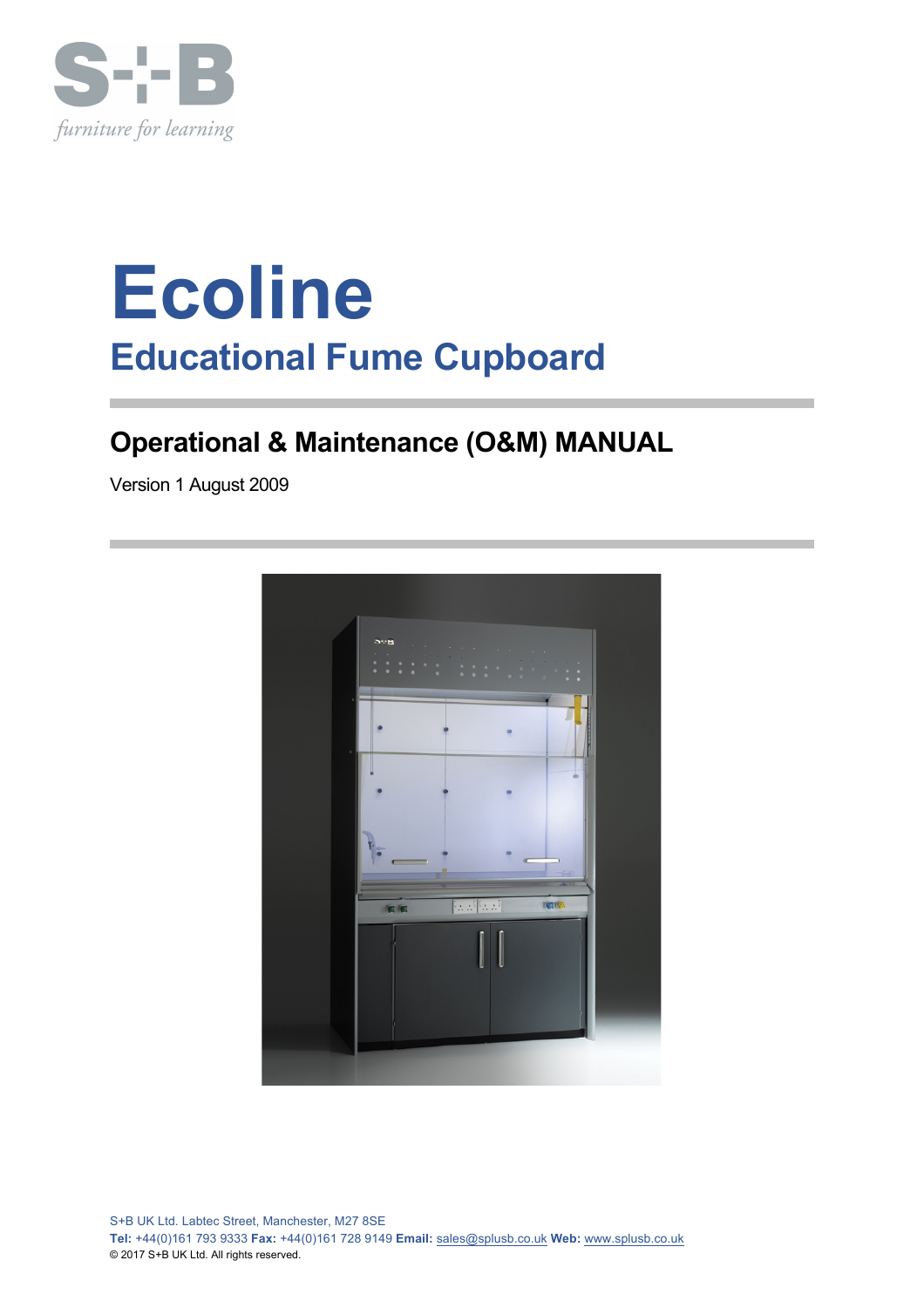

## **Contents**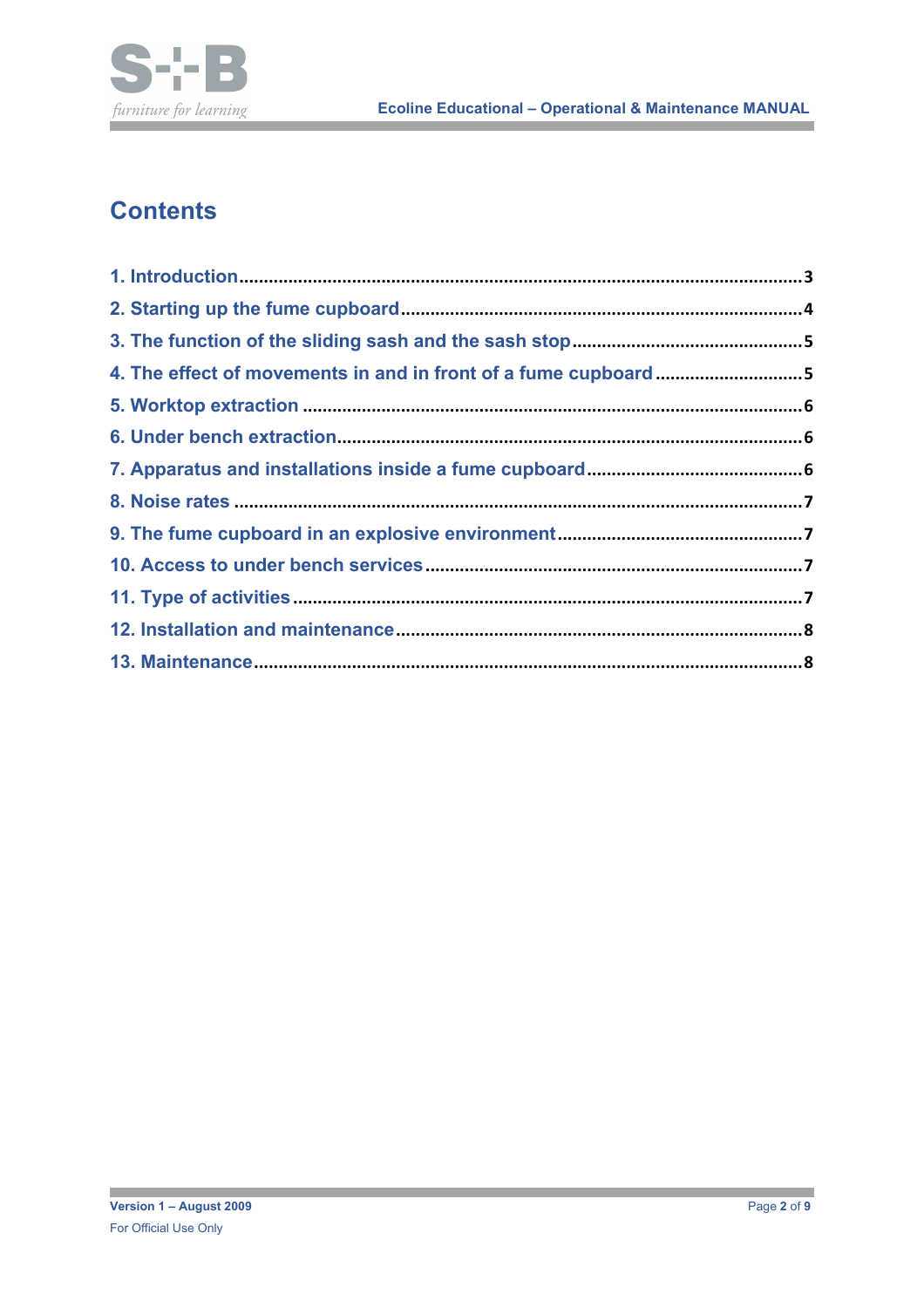

## **1. Introduction**

#### **Protection**

Fume cupboards are safety cabinets to protect you and your environment against harmful substances that are toxic, flammable, explosive, corrosive or radioactive.

#### **The protection provided by a fume cupboard is in the first place determined by the way you work with it.**

As a manufacturer our emphasis is on supplying you the safest fume cupboard that can be produced with the present state of technical knowledge.

The way the fume cupboard is used, however, determines whether it offers the best possible protection.

Below is some advice to users on working as safely as possible with this fume cupboard:

- Check that the extract system is in operation.
- A fume cupboard provides the maximum protection with the sash closed.
- An open sash provides adequate protection when not opened further than the maximum determined by the sash stop.
- Ensure good worktop level extraction by not cluttering the slot below the rear baffle.
- Do not have more equipment in the fume cupboard than is necessary for the current experiment.

**Human mistakes can be the cause of damages to the fume cupboard or equipment inside and also physical injury. Therefore it's important the user of the fume cupboard is aware with this O&M manual.**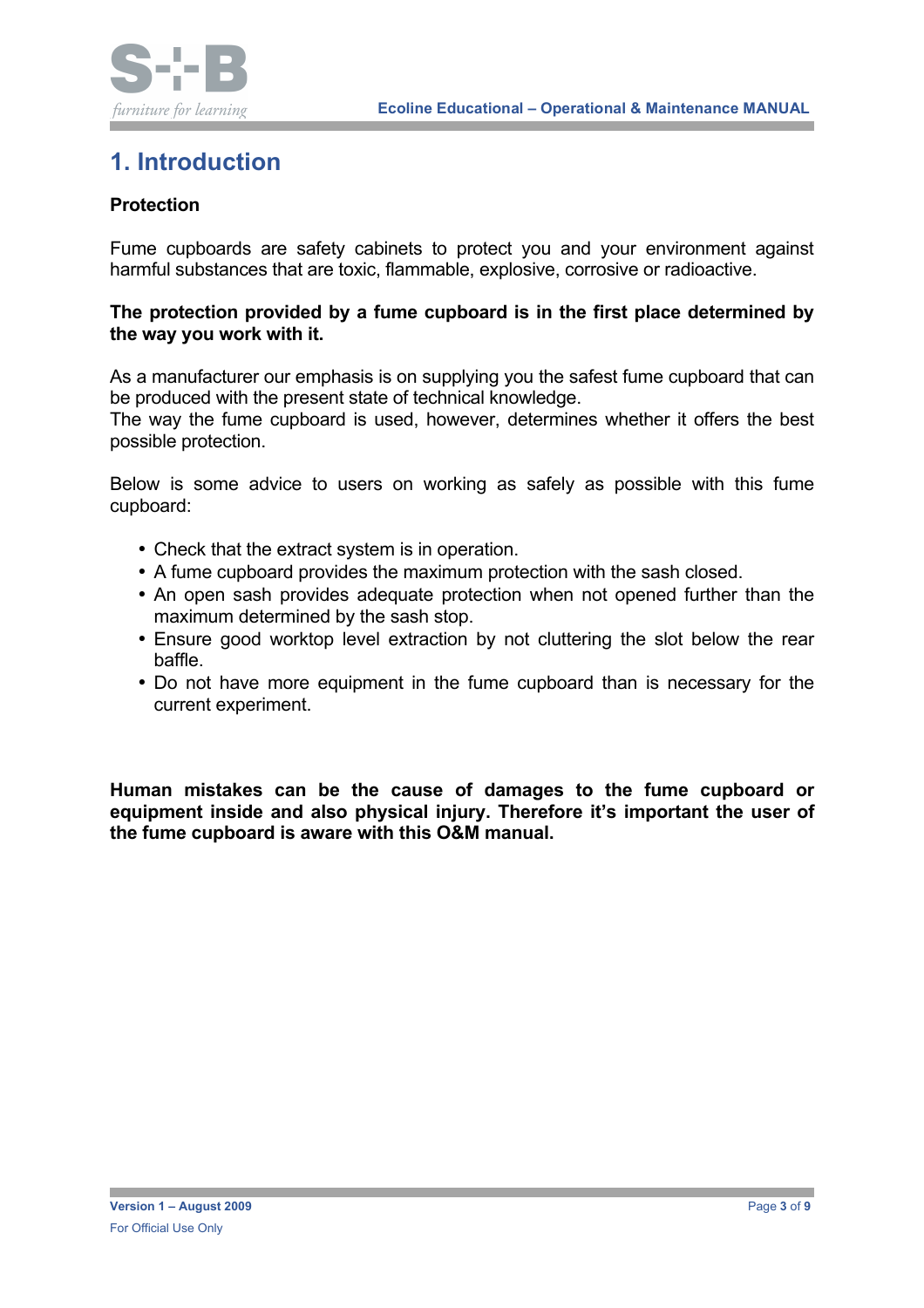

#### **2. Starting up the fume cupboard**

The function of all fume cupboards is based on the principle that hazardous substances are being removed by an airflow. Therefore it is necessary that the cupboards are always provided with an extraction system. When this system is out of order or disabled the cupboard is useless as a safety cabinet.

#### **Therefore check before starting activities and regularly during operation that the extraction system is operating.**

For the nomenclature of fume cupboard parts see attachment 1.

The standard extraction flow rates of the Ecoline fume are based on a face velocity of 0,30 m/s with a maximum operational sash opening, of 400 mm. The chart below shows the related extract volumes.

|                     | 1000 mm wide | 1500 mm wide |
|---------------------|--------------|--------------|
| $Q = cap$ . In m3/h |              |              |
| <b>Standard</b>     | ิ ລ⊿         | 10.R         |

Argument for lower or higher face velocities can be:

- Too high or too low air exchanges in the room
- High internal heat loads in the fume cupboard in which case higher extract flow rates are desirable
- Internal regulations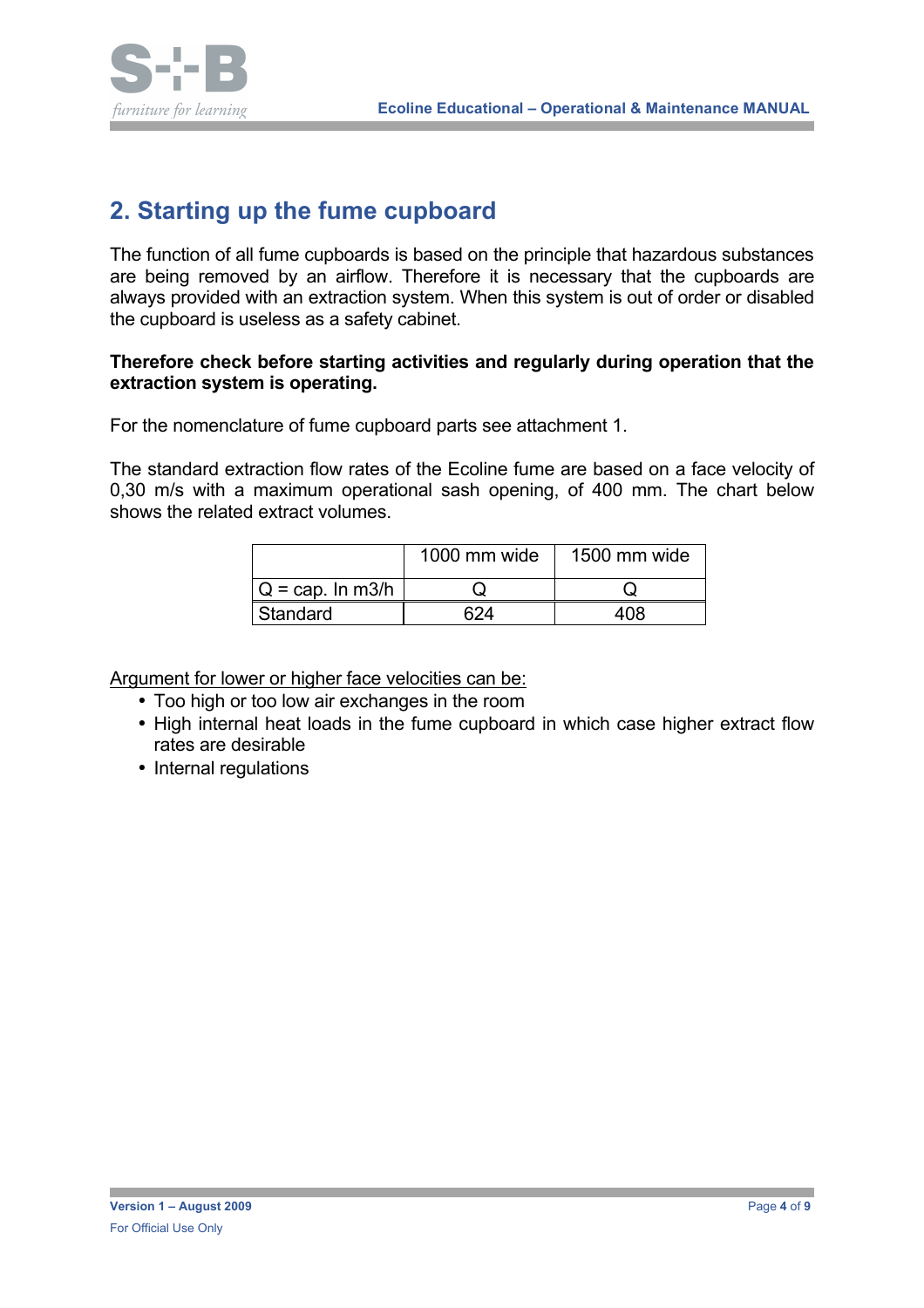

## **3. The function of the sliding sash and the sash stop**

The fume cupboards are constructed with an explosion proof toughened glass sliding sash providing a maximum sash opening of 704mm from the work top. The sliding sash runs very smoothly in the guides and therefore needs only a slight effort to move it.

The sliding sash construction is applied in order to:

- 1) allow installation of equipment;
- 2) allow access during the experiments;
- 3) offer protection with the sash closed as far as possible.

**It is therefore important to know that the fume cupboard offers the highest possible protection with a closed sash, i.e. with the yellow airfoil situated just above the worktop.**

**A fume cupboard with a bypass system offers adequate protection up to the maximum sash allowed by the sash stop.**

**If the sliding sash is opened past the stop position (for access), the fume cupboard offers you little or no protection.** 

#### **4. The effect of movements in and in front of a fume cupboard**

The face velocities in the sash opening of a fume cupboard vary between closed sash position and the sash in the maximum operational opening position, between 0,60 – 0,30m/s. Based on the standard extract volume flow rate.

Release of containment can occur due to strong arm or body movements close to the sash opening. Open windows and doors can have similar effect as well as walking closely by a fume cupboard. Here we have to take into account that a walking speed of 4 km/h is over 1 m/s whereas the face velocity is 0,30m/s.

Heat sources in a fume cupboard cause an upwards air movement which can affect the intended flow pattern and jeopardise containment.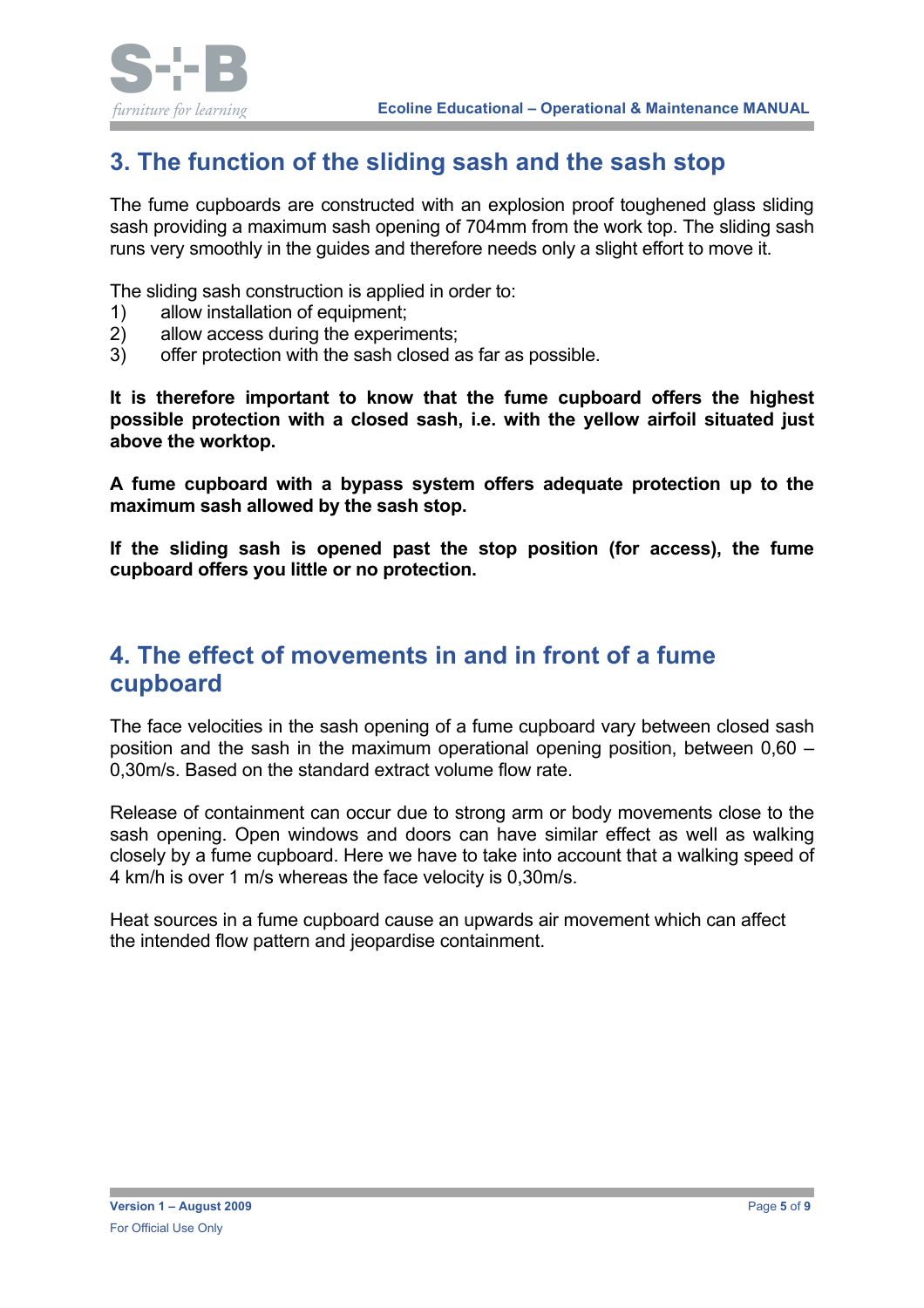



## **5. Worktop extraction**

An airflow baffle is fitted to the rear wall inside the cupboard which intensifies the airflow over the worktop.

In situations where gasses or fumes are present, which are heavier than air, it is very important not to disturb the worktop extraction.

A few guidelines:

- The worktop, towards the rear of the cupboard, near the airflow baffle, must be kept free. Do not place obstacles which will disrupt the airflow, within 10cm of the baffle.
- When using large instruments, try to keep 1 or 2 cm under the objects free in order not to disturb the worktop extraction. Large objects should be placed on blocks.
- Measurement and control equipment should be placed outside the cupboard, so that the extraction system is not deranged.

#### **6. Under bench extraction**

When the fume cupboard is equipped with an under bench cupboard it is ventilated by a separate PVC extraction channel that is connected to the PVC duct connector of the cupboard.

The ventilation of this underbench cupboard offers limited storage for non agressive though possibly volatile materials.

**Note that at any time the main extraction is off there is no ventilation of the storage cupboard.**

## **7. Apparatus and installations inside a fume cupboard**

Avoid installing equipment inside a fume that part sticks out of the sash opening. There is a risk of bumping apparatus as well as preventing the correct closing of the sash.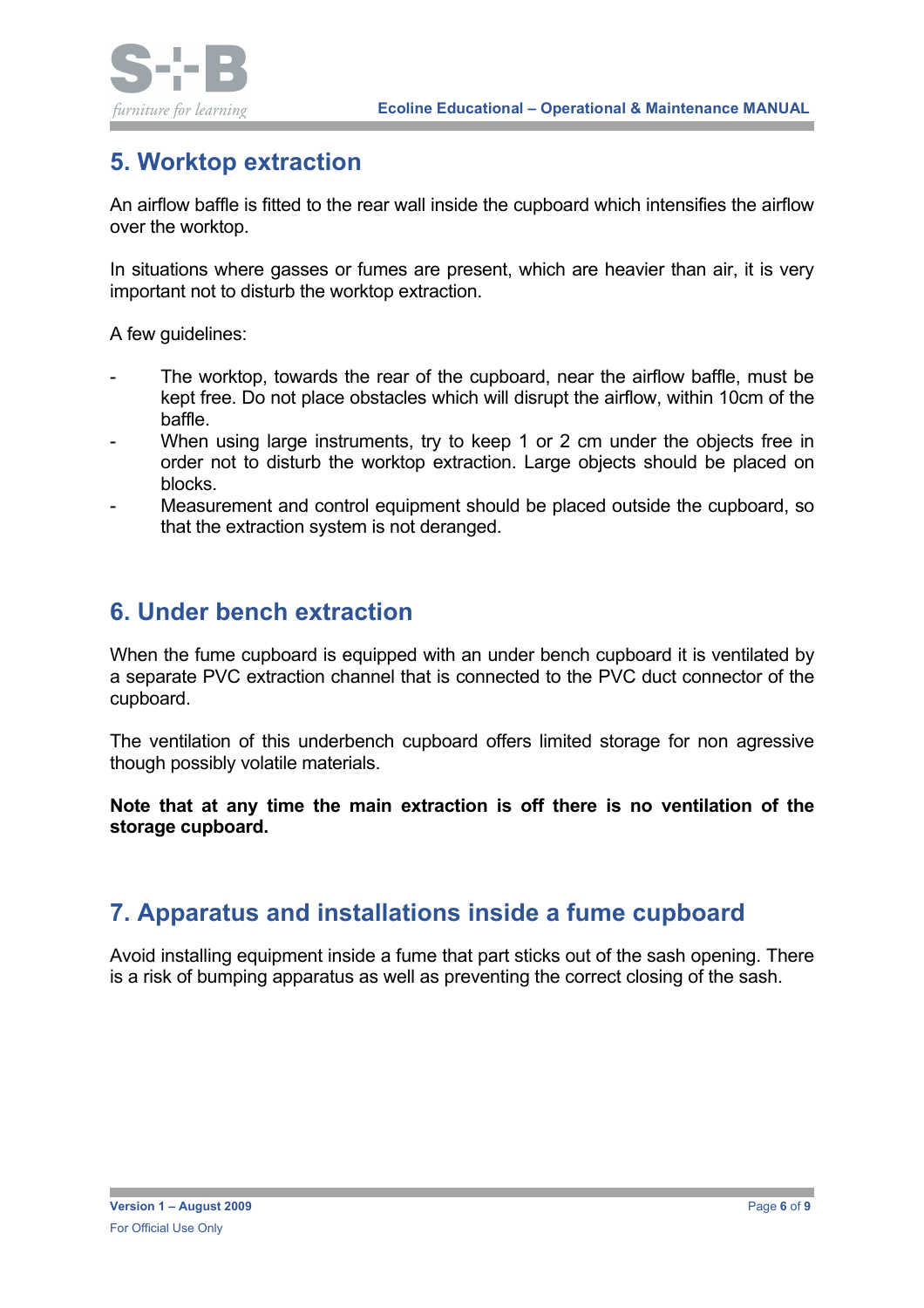

#### **8. Noise rates**

Due to air movements noise is generated. The noise level is determined by a number of factors such as the characteristics of the extract fan, the acoustics of the room, the amount of air extracted and the construction of the duct system.

In general the noise level at a distance of 1 meter in front of the fume cupboard is in the range of 50 to 63 dB(A). If lower levels are required special precautions should be made.

#### **9. The fume cupboard in an explosive environment**

The majority of the Ecoline fume cupboards are provided with an electrical installation having socket outlets, switches and lighting. These installations are **not fire/explosion proof** as standard. All electrical equipment is, if not stated otherwise in the quotation, mounted outside the fume cupboards working chamber.

#### **10. Access to under bench services**

If service connections have to be made after installation of the cupboard by S+B, connections can be accessed by removing the service panel in the rear wall of the under bench cupboard. If a separate cupboard is provided, the whole cupboard may be pulled out.

## **11. Type of activities**

#### **11.1 GENERAL**

When working with fume cupboards the operator must use the means of personal protection appropriate to the entire laboratory.

Observing guidelines for radiation prevention and any local regulations are obviously a prerequisite.

#### **11.2 STANDARD FUME CUPBOARD**

Most experiments can safely be executed in a standard cupboard in which the panels are coated with a chemical resistant plastic laminate surface.

The worktop material is selected based on the information provided during the buying process. The selection takes into account the applications and the chemicals to be used.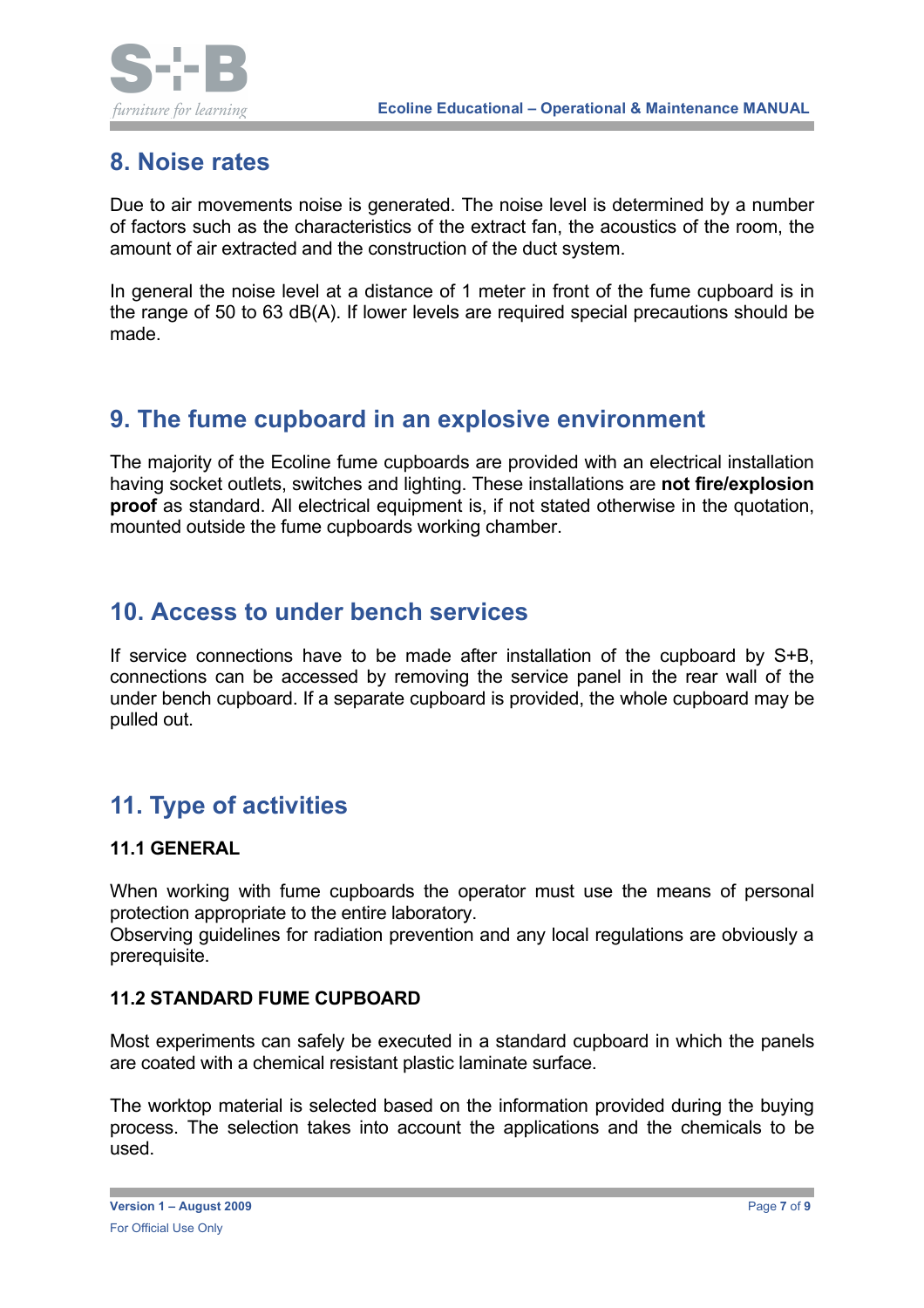

The standard fume cupboard is not suitable for use with aggressive acids, such as perchloric or Kjeldalh work.

#### **12. Installation and maintenance**

The installation of a Ecoline fume cupboard, as well as maintenance should be carried out by specialised installers. For that reason we advise against doing these activities yourself.

Maintenance work by other than S+B employees can affect the three year warranty on the fume cupboard.

Before dismantlement of a fume cupboard it is important that the fume cupboard be properly decontaminated, special attention being given to chemical residues in drains and traps.

#### **13. Maintenance**

It is important for the operational life of the cupboard and the protection it can offer, that the cupboard is cleaned regularly and properly.

During cleaning it is advisable to remove the rear airflow baffles and the glass panel in top of the fume cupboard. It is essential for the correct functioning of the fume cupboard these panels are mounted correctly after the cleaning.(see attachment 3)

To ensure that the fume cupboard continuously offers good protection, it is possible to have it tested periodically (once in two years) and also to enter into a service contract for routine maintenance.

**The S+B fume cupboard is a professional piece of safety equipment, provided that it is being used in a proper way. We hope that our operating instruction can contribute to this**